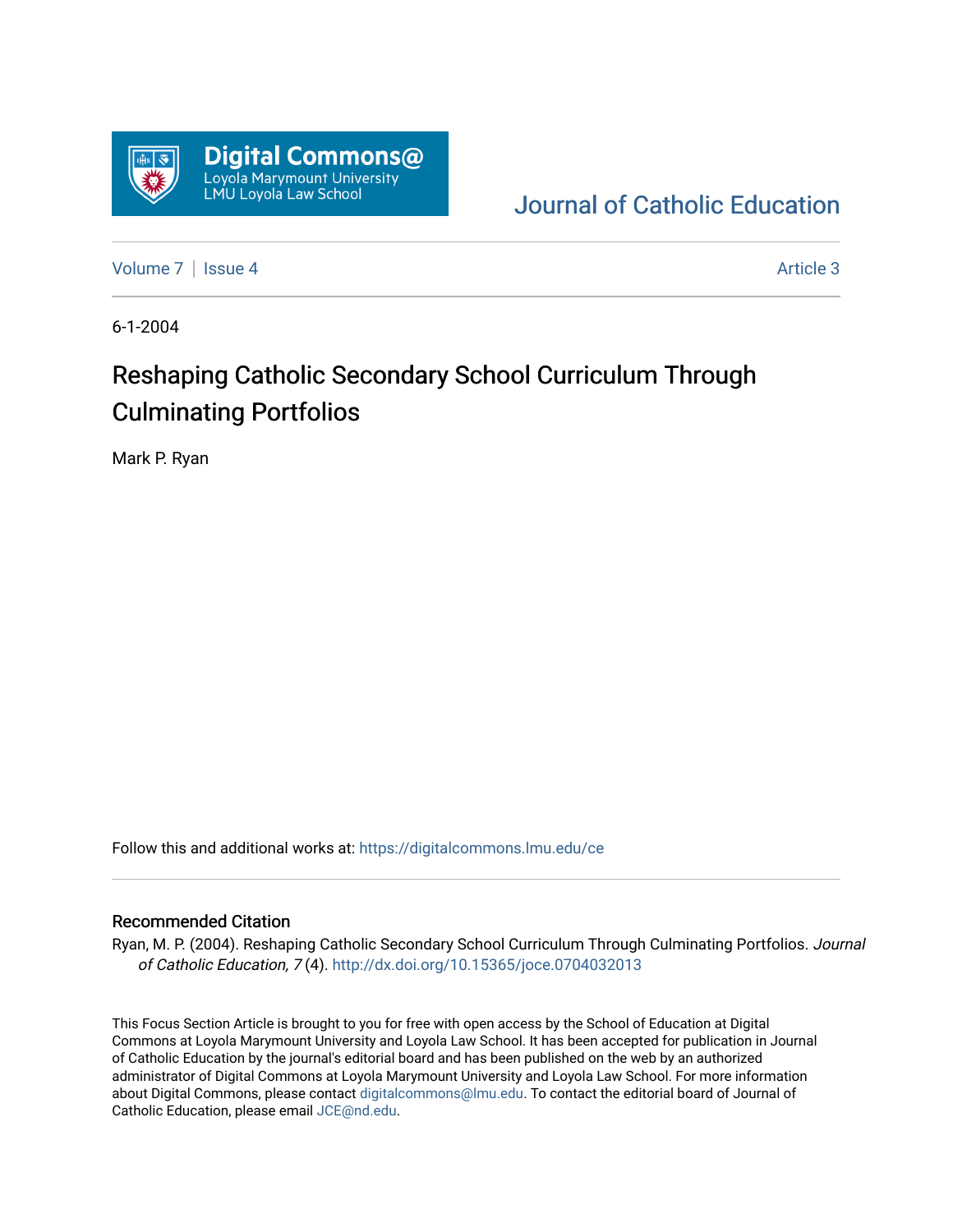## **FOCUS SECTION**

## **RESHAPING CATHOLIC SECONDARY SCHOOL CURRICULUM THROUGH CULMINATING PORTFOLIOS**

MARK P. RYAN

*Loyola Marymount University*

*This study analyzes qualitative data on student perceptions and curriculum transformation from a schoolwide culminating portfolio program of a small, urban, archdiocesan Catholic high school located on the West Coast. Over 4 years, all graduating students (n=102) developed culminating portfolios, evidencing their accomplishment of specific learning outcomes and presented those portfolios to panels of educators, parents, and community representatives. Students, teachers, and panelists were surveyed to determine their perceptions about the benefits and challenges of this process. The study found that (1) students' perceptions of the portfolio and panel processes were very positive, including the belief that the portfolios helped students determine for themselves the extent and quality of their learning; (2) panelists and school faculty reported the belief that the portfolio process better prepared students for college and helped students reflect upon and assume personal responsibility for their learning; and (3) significant curricular transformations had taken place in what was being taught at the school, how it was being taught, and how it was being assessed. Teachers, students, and panelists identified the benefits of the process for students as well as suggestions to increase the impact of the process on classroom teaching and learning. Challenges in the process included logistics of portfolio management, the amount of time required to develop and continue the process, and the development of methodologies for continued refinement of the program.*

#### **INTRODUCTION**

Regional accrediting agencies such as the Western Association of Schools<br>and Colleges and the Western Catholic Educational Association have<br>not be ability in the next dead of fermionalized the mal made a significant paradigm shift in the past decade from assessing the quality of school programs based on self-study documents that answer questions about how teachers teach and how the school is organized for teaching to a focus on learning, emphasizing how students learn, what they learn, how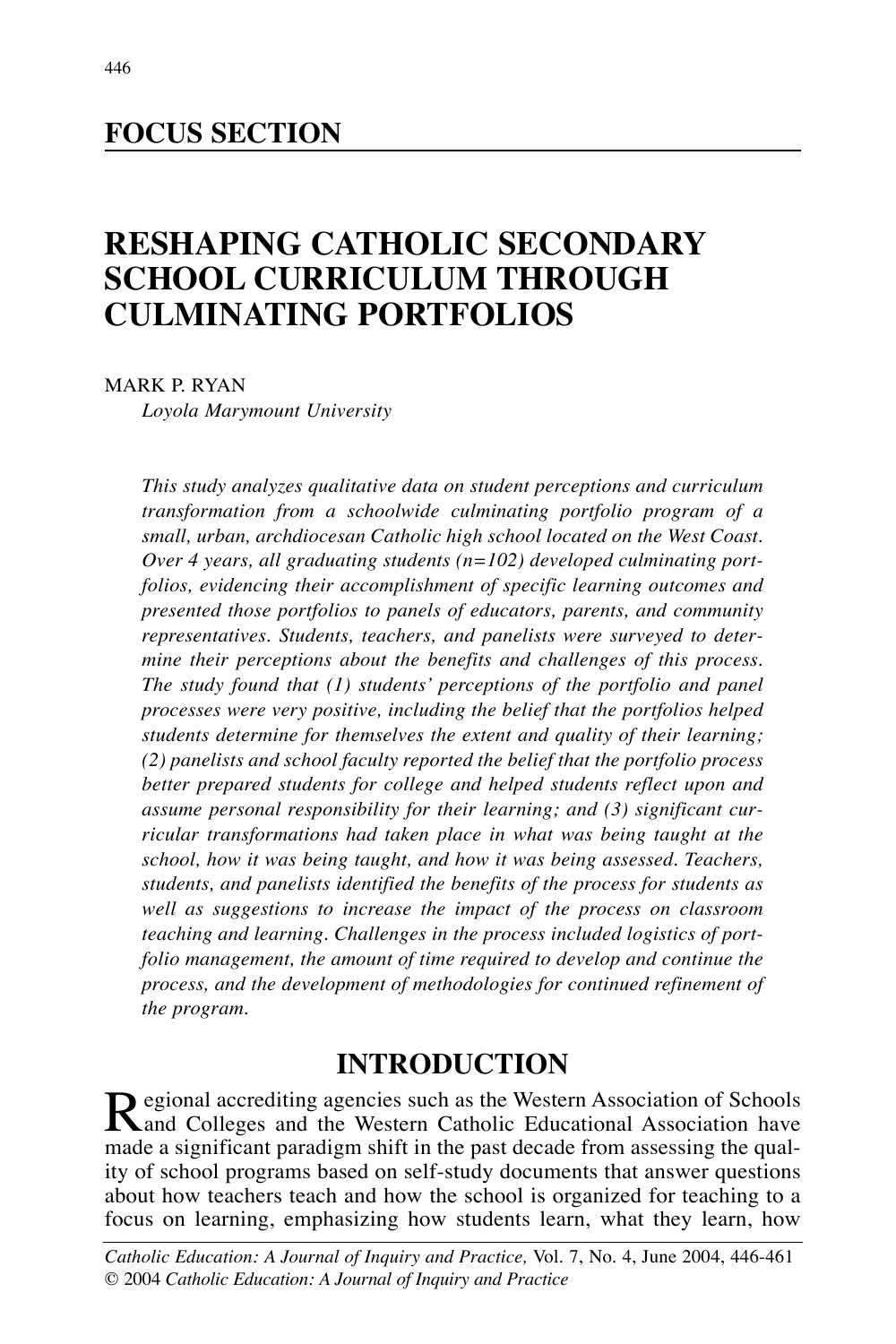their learning is assessed, how schools are organized to promote learning, and how resources are brought to bear on student learning. This focus on learning concept has been operationalized into an evaluation instrument commonly known by the same name. One of the major foci of that instrument is the collection and analysis of evidence of student learning and achievement of expected schoolwide learning results, known as ESLRs or SLEs (Expected Schoolwide Learning Results or Schoolwide Learning Expectations).

School and diocesan-level administrators have become immersed in the new vocabulary of assessment, including such terms as authentic and performance-based assessment, performance tasks, rubrics, and portfolios. Training sessions, faculty meetings, professional development workshops and conferences, and working retreats have increasingly devoted their efforts toward training school staff how to think about assessment in authentic and performance-based terms. A major outgrowth of these efforts is the push toward portfolio assessment. Catholic school educators and their public school counterparts have struggled with such issues as how to implement and manage portfolios at the classroom, school, and diocesan or district levels. Questions such as "Why have portfolios?" and "How will they be assessed?" have become the focus of much discussion. This study examined one school's end-product as a direct result of similar assessment discussions – a schoolwide, culminating portfolio process, involving all students and faculty across all academic disciplines.

#### **SOME COMMON VOCABULARY**

It is critical at the outset of a study on a topic as broad and misunderstood as portfolios to define terms used in the research. Portfolios came into widespread use in schools in the late 1980s. The North Carolina Department of Public Instruction defined a portfolio as a "collection of examples of a student's work which may be used for evaluation, information, and celebration" (1992). Seidel and Walters define portfolios as "a record of learning that focuses on students' work and their reflections on the work" (1992, p. 34). Over the years, various classifications of portfolios have been developed. Some of the more common styles are outlined in Table 1.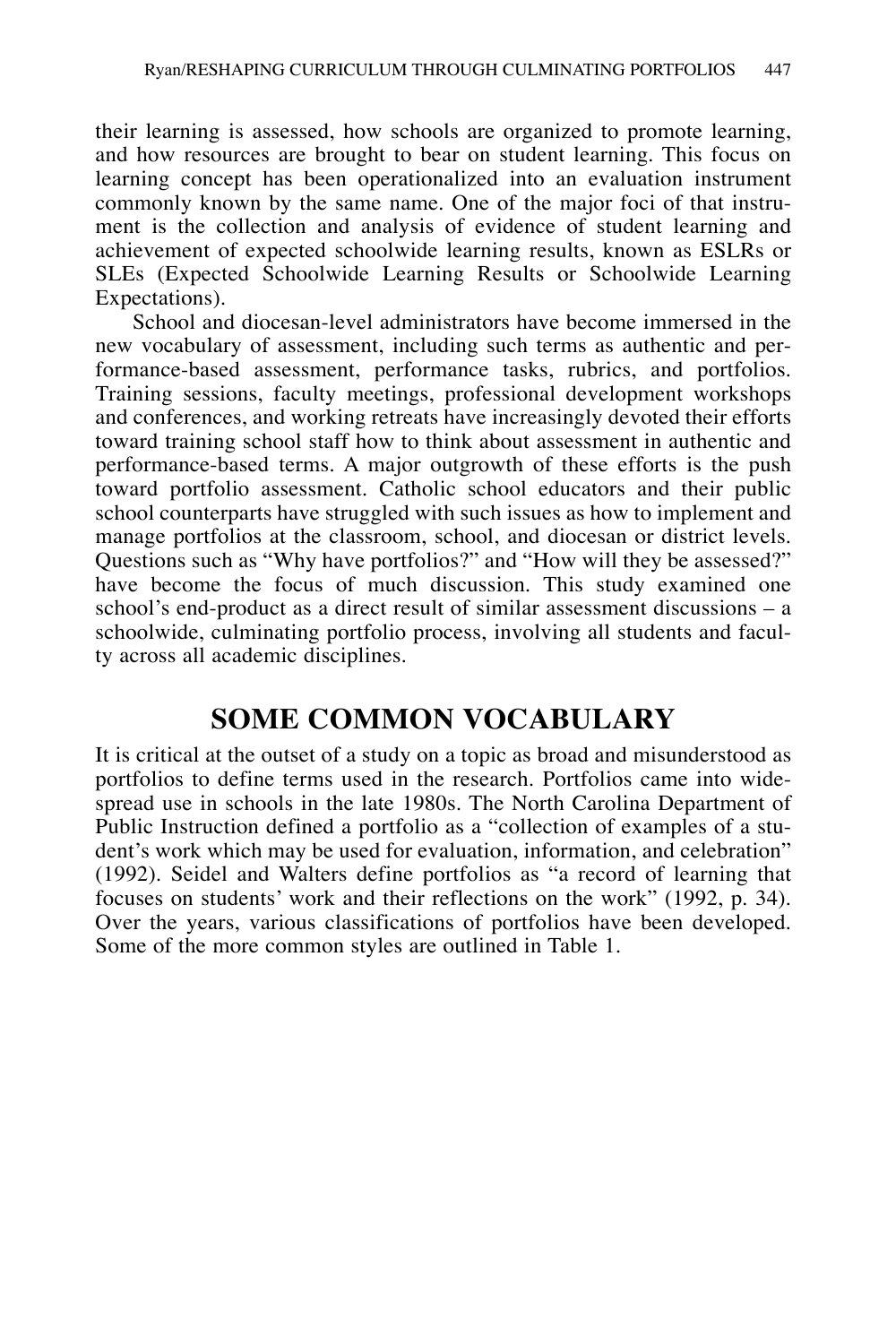| Type of Portfolio                                     | Purpose and Intent                                                                                                                                                                                        |
|-------------------------------------------------------|-----------------------------------------------------------------------------------------------------------------------------------------------------------------------------------------------------------|
| Showcase or exhibition                                | To exhibit student work for an audience (parents, peers,<br>community, etc.); students share with others the learning<br>they have experienced                                                            |
| Process or progress                                   | To focus on a particular skill or time period; students show<br>their growth and skill development over time                                                                                              |
| Special project                                       | To gather and display work relating to a particular class or<br>school project; (e.g., a research paper with a student's<br>reflection); students create this in lieu of a traditional<br>essay or poster |
| Pass-along (Schoolwide<br>portfolios)                 | To collect and follow student work in progress across<br>grades and courses; allows student to see progress across<br>grade levels; of great assistance in curriculum alignment                           |
| Culminating, passport, or<br>graduation by exhibition | To collect evidence of satisfactory completion of meeting<br>standards or other graduation requirements; required to<br>exit one grade level in order to move to the next or<br>required for graduation   |
| Professional                                          | To certify, credential, hire, or evaluate performance, used<br>by teachers, principals, colleges, and/or state agencies                                                                                   |

Table 1. Types of Portfolios (Adapted from Benson & Barnett, 1999, pp. 140-146)

*Note.* For the purposes of this study, a culminating portfolio system (graduation by exhibition) in a single school was the unit of study.

### **RESEARCH ON PORTFOLIOS**

A myriad of research exists on portfolios and their use in educational settings at all levels. Reasons for portfolio assessment abound in a survey of the literature. Three pedagogical reasons are given by Coppola (1999) for portfolio assessment: to reinforce the process of writing (sharing, feedback, and revision); to encourage communal learning; and to increase validity and reliability in the assessment process. Portfolios serve as tangible evidence of student learning, not just of declarative knowledge, but of procedural skills and dispositions as well (Anderson & Bachor, 1998; Campbell, Cignetti, Melenyzer, Nettles, & Wyman, 1997; Moran & Robinson, 1994). In addition, portfolio assessment is a means by which to effect "holistic evaluations of student achievement in school" (Birrell & Ross, 1996, p. 69).

Benefits to students are also espoused in the literature. Use of portfolios in an authentic environment helps students to think more critically within a more rigorous and demanding curriculum, emphasizing authentic and performancebased assessment, "emphasizing narrative grading, portfolio assessments, group projects and performances, individual exhibitions, and essay examinations that promote critical thinking instead of standardized or short-answer tests" (Shor, 1992, p. 144).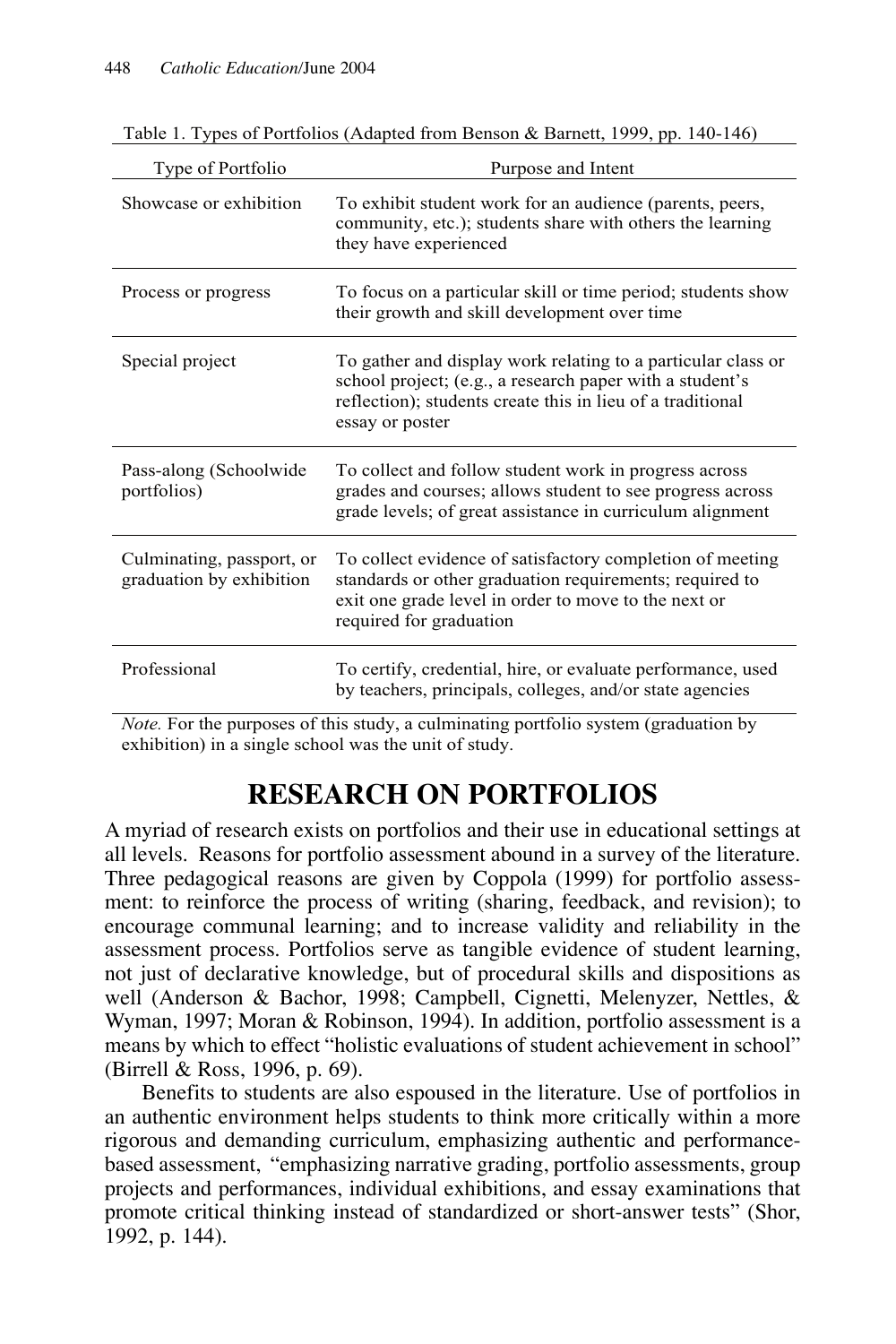Anderson and Bachor (1998) report that higher order thinking is a significant byproduct of effective portfolio assessment practices because learners are required to reflect upon their learning, select evidence of learning, and identify areas for growth. Portfolios are also considered helpful means of communication between students, teachers, and parents (Lambdin & Walker, 1994). This communication centers around the evidence in portfolios as the basis for conversations about what has been learned, what processes have been used in teaching and learning, and what areas exist for further growth.

Portfolio work can be classified into four classes as defined by Collins (1991): artifacts, reproductions, attestations, and productions. Artifacts are papers produced through normal academic work during class. Reproductions are documentation of work completed outside of class. Attestations are teacher-generated acknowledgements of student success or achievement, and productions are things students prepare specifically for the portfolio, such as self-reflections, goal statements, and improvement plans (Barton & Collins, 1997). Barton and Collins also describe the importance of captions – the statements attached to pieces of student work that describe what the work is, why it should be included in the portfolio, and what learning outcomes they evidence.

Portfolios also benefit students by giving them:

a chance to select many things that they have done over a given period of time, decide which had in fact contributed to their learning, write a rationale for each inclusion, and then have the collection prejudged according to a preset standard. (Lockledge, 1997, p. 34)

No longer will the teacher solely determine what is learned, how it is learned, and whether or not it has been learned and transfers much of this responsibility (and its accompanying sense of accomplishment) directly to the student.

The role of portfolios in educational reform is another broad theme in the literature. Portfolios have been in the forefront of pedagogical reform and been responsible for profound changes in instruction, curriculum, and assessment. Portfolios have resulted in powerful changes in school culture, including reforms in school missions, assessment, parent-school communication, and professional development. One important reason for this is the fact that portfolios serve as a "vehicle to focus the attention of students, parents, and teachers on what students are learning, how well they are learning it, and how they demonstrate that learning. Very few educational innovations can make such broad claims" (Danielson & Abrutyn, 1997, p. 19).

One systemic approach to implementing portfolios has been the trend toward culminating portfolios in teacher-education programs. In a large study of undergraduate teacher education students (n=621), students expressed pride in portfolios as tangible evidence of their learning and reported satisfaction with portfolio assessment as a more authentic means of evaluating student performance. Students did report challenges in identifying work to be included or eliminated from the portfolio, but stated that use of the portfolios as an authentic reference tool was an invaluable benefit (Dutt-Doner & Gilman, 1998).

Connecting the portfolio to the experience of the student is paramount to increasing student performance. According to Linn and Gronlund (1995), "the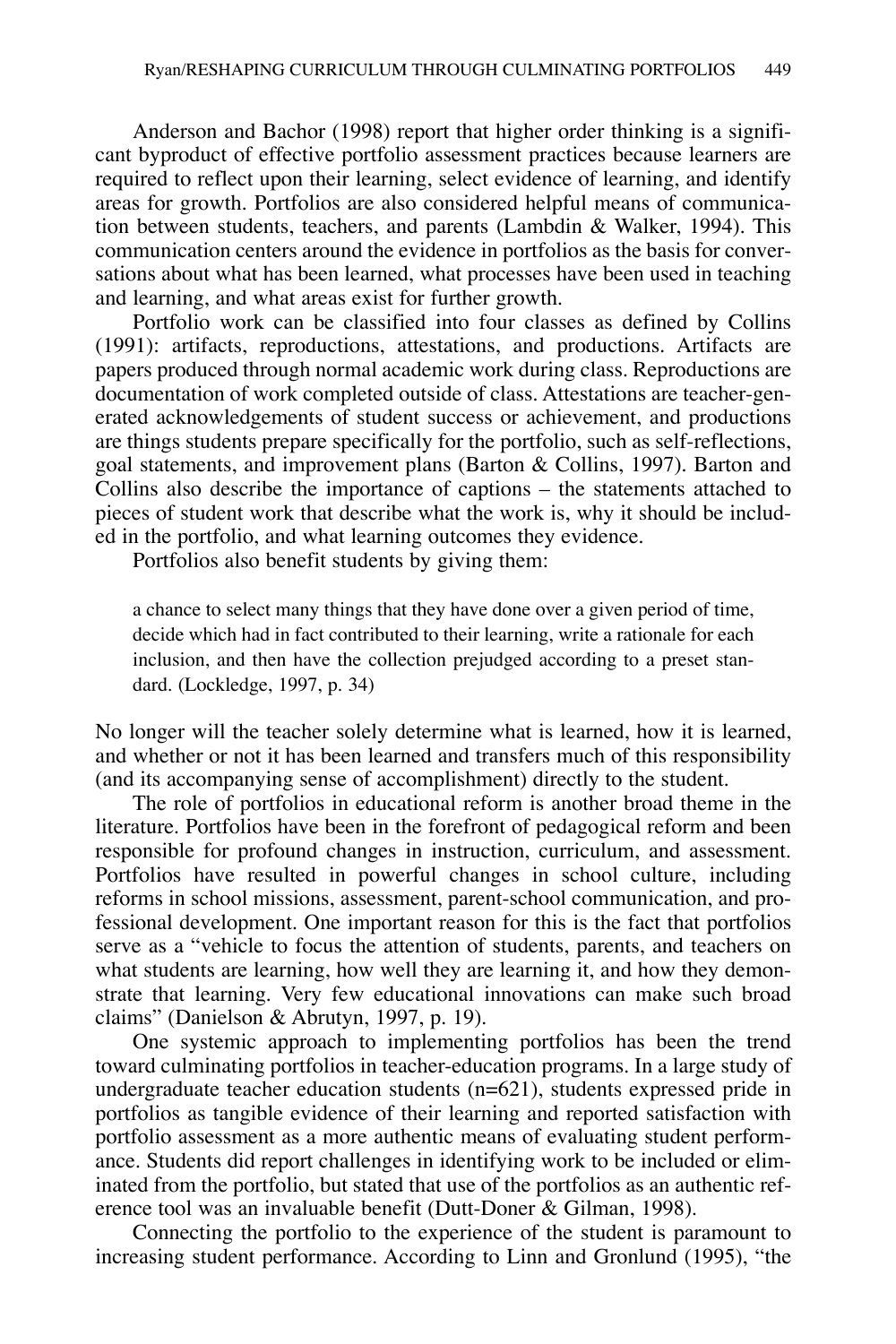process of identifying products for the portfolio and commenting on the entries can help students gain a better understanding of expectations and standards of excellence" (p. 339). They also make a further connection between portfolios, student achievement, and parent communication by pointing out that portfolios are "an effective means of making grades and other summary reports more concrete for parents and guardians by illustrating both progress and current levels of student achievement" (Linn & Gronlund, 1995, p. 339). Another powerful means by which portfolios can link student experience to the portfolio process is by means of student self-reflection.

Finally, the quality of the final version of the portfolio product itself is a necessary component of a successful portfolio process, as this would demonstrate more fully the quality of the learning process itself. Portfolios should ideally "carefully demonstrate [a] student's continued growth in and commitment to learning," and portfolios should "demonstrate the student's strong understanding of the learning process" (Lockledge, 1997, p. 36).

## **STATISTICS ON PORTFOLIO USE**

The U.S. Department of Education report *The Condition of Education* (Smith, 1997) reported the following statistics on teacher portfolio use, the most recent national statistics on this topic:

- In the 1994-95 school year, 72% of public elementary teachers used student portfolios compared to 63% of private elementary teachers. Of those elementary teachers who used student portfolios, about 80% reported using them for more than one subject.
- Less experienced public elementary teachers (those with less than 4 years of teaching experience) were more likely to use student portfolios than elementary teachers with 4 or more years of teaching experience (79 versus 72%, respectively).
- Of those who used student portfolios, private elementary teachers were more likely to use them at least once a week to communicate student progress to parents and to determine student grades than were public elementary teachers.
- Of those who used student portfolios, public elementary teachers with 4 or more years of teaching experience were more likely to use student portfolios at least once a week to diagnose student learning problems and to make decisions about student placement than were less experienced public elementary teachers (those with less than 4 years of teaching experience).

## **CONTEXT**

In 1995, a small, urban, archdiocesan Catholic high school in Southern California began a comprehensive effort to develop a portfolio process across all academic disciplines that would include a culminating portfolio and presentation to a panel of school and community members. The student population of nearly 500 young women is almost entirely Latina (95.65%) and from a low socioeconomic level. More than two-thirds of the families qualify for financial assistance  $(71\%)$  and the school is subsidized financially by its local archdio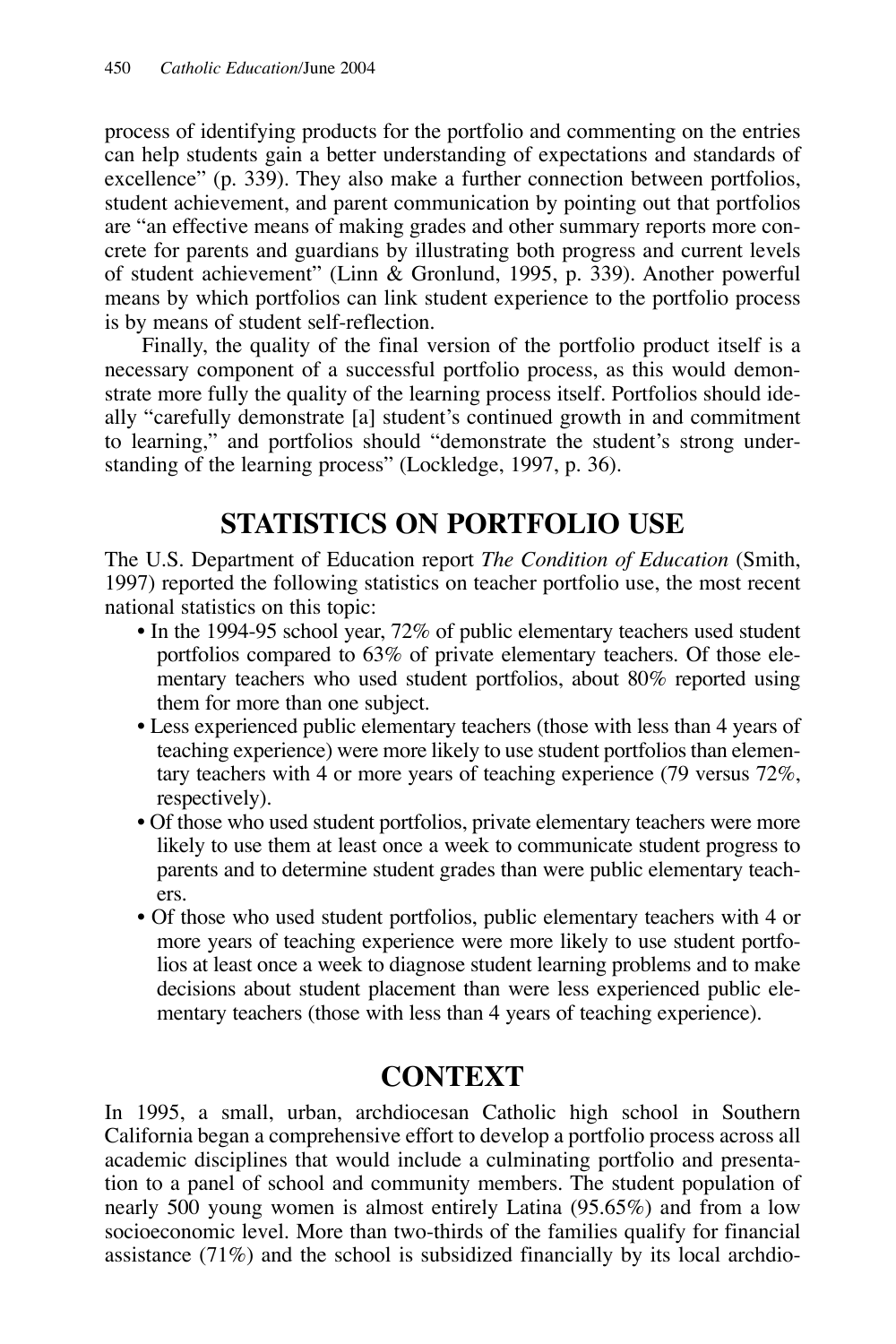cese. More than half of the entering freshmen from the Class of 2002 (56%) had Stanford 9 "Total Battery" scores in the bottom quartile.

The process of portfolios across the curriculum began with the identification of 14 broad Expected Schoolwide Learning Results (ESLRs), which then became the linchpins of the curriculum. All course content, instructional materials, and teaching methodologies were aligned fully with those ESLRs. Faculty worked tirelessly to develop a syllabus for each curricular offering, stating which ESLRs could be met as a result of taking the class. Each syllabus eventually included very specific Expected Course Learning Results (ECLRs) aligned to specific ESLRs and descriptions of student work that would evidence achievement of the ECLRs and ESLRs, as well as instructional methodologies that would be employed to assist students with the successful production of evidence of their learning. Learning results for courses were organized around knowledge, skills, and dispositions – all of which were aligned with national and state academic content standards.

| Type of Portfolio      | Purpose and Intent                                                                                                                                                                                        |
|------------------------|-----------------------------------------------------------------------------------------------------------------------------------------------------------------------------------------------------------|
| Showcase or exhibition | To exhibit student work for an audience (parents, peers,<br>community, etc.); students share with others the learning<br>they have experienced                                                            |
| Process or progress    | To focus on a particular skill or time period; students show<br>their growth and skill development over time                                                                                              |
| Special project        | To gather and display work relating to a particular class or<br>school project; (e.g., a research paper with a student's<br>reflection); students create this in lieu of a traditional<br>essay or noster |

A key component of this process was the development of lists, eventually referred to as descriptors of suggested evidence of what it meant to *meet, exceed,* and *far exceed* the ESLRs. *Meet* was used to refer to ECLRs that all students should be able to know and do by the time they had graduated from high school. *Exceed* and *far exceed* were used to describe Honors and Highest Honors levels of work, respectively. Faculty met in academic departments as well as in interdisciplinary teams for over 100 hours to develop lists of student work that might evidence achievement of the ESLRs. These lists were aligned with the content of academic courses, so that students were provided opportunities to accomplish work both they and the teachers knew would be considered acceptable evidence of meeting, exceeding, or far exceeding the ESLRs. Early on in the process of developing these lists of acceptable evidence, teachers decided that since the ESLRs reflected minimal student competencies, it was important to create descriptors of work that would exceed and far exceed the minimum requirements. It was decided in 1997 that, in order to graduate and receive a diploma, students would be required to provide evidence that they had met all 14 ESLRs, but that graduation with honors or high honors could only be achieved by exceeding and far exceeding the ESLRs.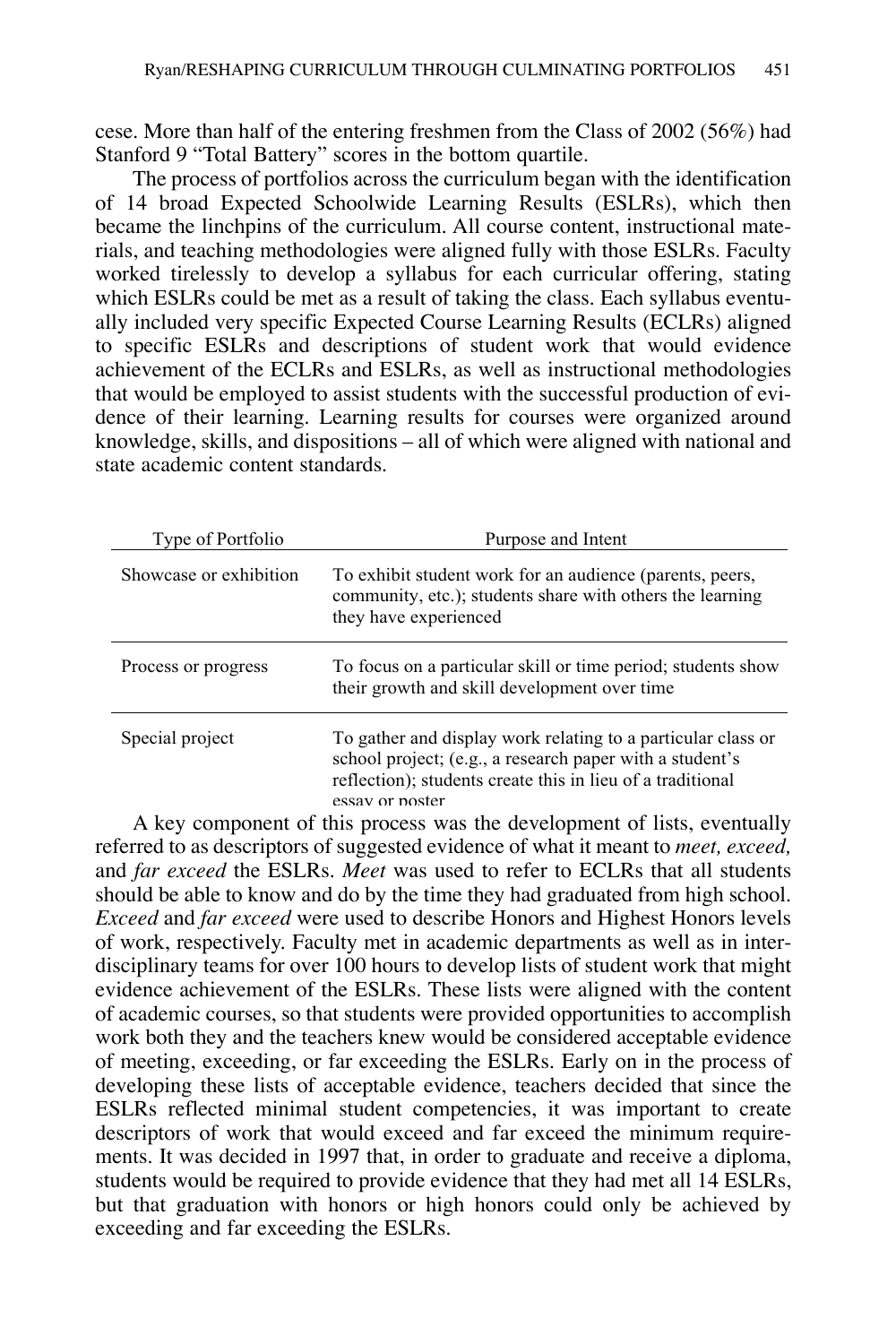Teachers were then expected to ensure that what they were teaching was aligned with the ESLRs and that all students understood the connection between course content and the ESLRs. Students were expected to collect evidence that they had met, exceeded, or far exceeded the ESLRs. The expectation that teachers align curricula to the ESLRs and that students collect evidence of their learning and ESLR achievement led to the creation of the culminating portfolio system.

## **THE PORTFOLIO PROCESS**

Beginning in their freshman year, students were taught what the Expected Schoolwide Learning Expectations were and told that receiving a diploma would be contingent not just on passing required courses, but on successfully producing and presenting to a community panel a culminating portfolio in their senior year which evidenced their having successfully met each of the ESLRs.

Table 3. Expected Schoolwide Learning Results (ESLR) Descriptors

| $\overline{1}$ .  | Exhibit knowledge of Catholic doctrine, traditions, and moral teaching as a<br>basis for responsible and informed decision making.                                                                               |
|-------------------|------------------------------------------------------------------------------------------------------------------------------------------------------------------------------------------------------------------|
| $\overline{2}$ .  | Be actively involved in their faith communities by full and conscious<br>participation in worship, service activities, or leadership roles.                                                                      |
| 3.                | Use the library and other resources to access, compile, synthesize, and<br>organize information into a research paper or project.                                                                                |
| 4.                | Effectively communicate ideas through written and oral expression.                                                                                                                                               |
| 5.                | Successfully read and interpret literature from diverse texts.                                                                                                                                                   |
| 6.                | Demonstrate an understanding of the features of the government of the<br>United States on all levels (national, state, and local) and a willingness to<br>become an active participant in the political process. |
| 7.                | Display an understanding of major historical events in terms of their<br>causes and effects by identifying and explaining their political,<br>sociological, economic, and geographic factors.                    |
| 8.                | Demonstrate a knowledge of and appreciation for the geographic and<br>cultural diversity of the world.                                                                                                           |
| 9.                | Express ideas and feelings through visual or performing arts.                                                                                                                                                    |
| 10.               | Demonstrate the ability to read, write, speak, and understand a language<br>other than English.                                                                                                                  |
| $\overline{11}$ . | Utilize technology to access, evaluate, and communicate information.                                                                                                                                             |
| 12.               | Perform algorithms and apply mathematical concepts in problem-solving<br>situations.                                                                                                                             |
| 13.               | Explore questions about the natural world by applying scientific principles<br>and utilizing the scientific method.                                                                                              |
| 14.               | Demonstrate an understanding of good health habits and physical fitness.                                                                                                                                         |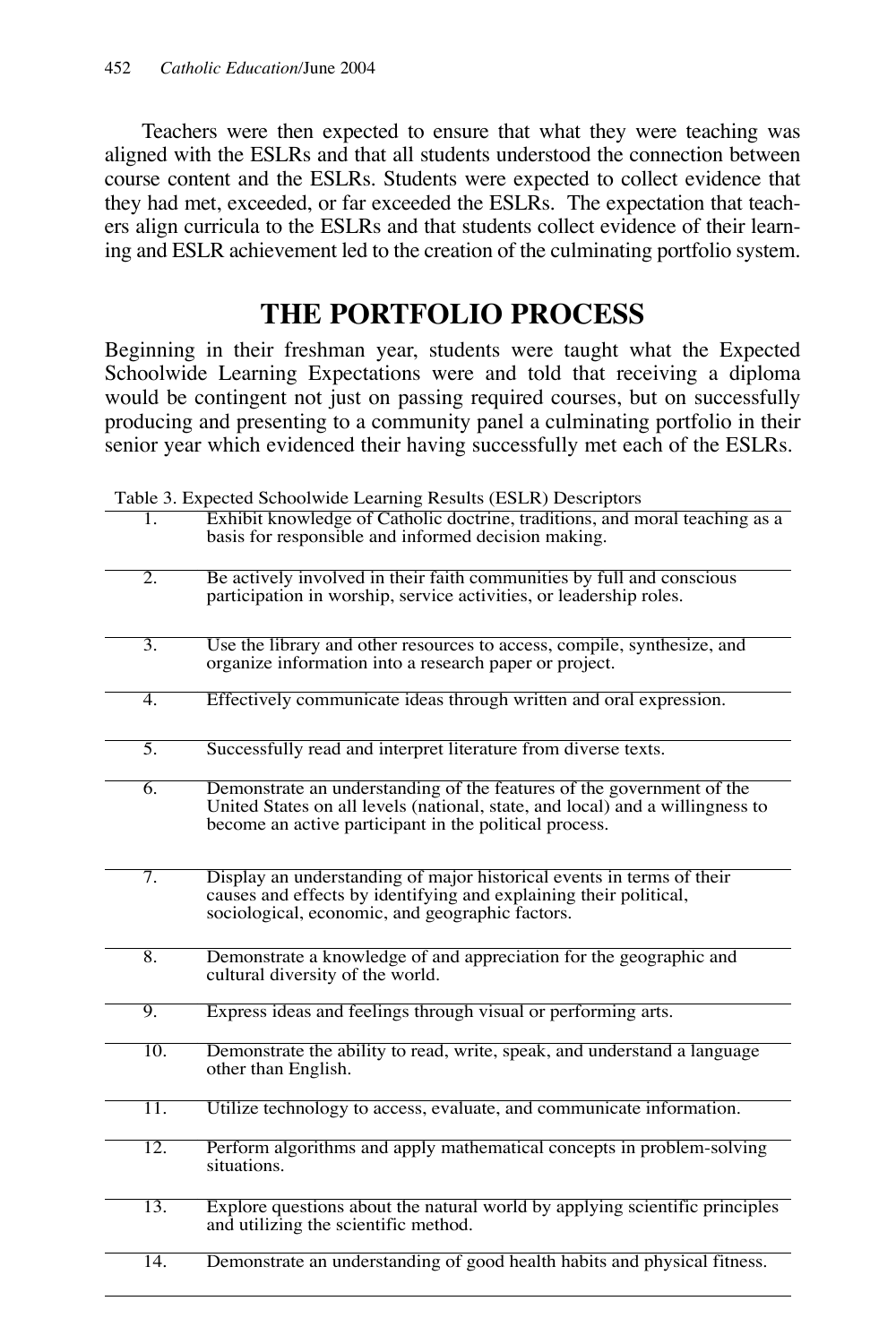Each teacher helped students understand the lists of descriptors of acceptable evidence of meeting the ESLRs and provided class time for students to identify which student work would best serve as evidence. Teachers also provided time for whole class discussion and individual reflection upon how particular assignments evidenced achievement of the ESLRs and whether the student work met, exceeded, or far exceeded each ESLR and offered suggestions for how to change work that only met each ESLR into work that exceeded or far exceeded each ESLR. To this end, reflection forms (see Figure 1), where students were asked to reflect upon their learning as well as how well each individual assignment met each ESLR, were developed initially by a few teachers and eventually were adopted and expanded by others so that students had a stronger framework for reflecting upon the work they chose to include in their portfolios.

| <b>Student ESLR Reflection Form</b>                                              |  |
|----------------------------------------------------------------------------------|--|
| Which ESLR does this assignment meet?                                            |  |
| Does this assignment meet, exceed, or far exceed the ESLR?                       |  |
| Explain why                                                                      |  |
| How did completing this assignment help you grow as a learner?                   |  |
| What could you have done to improve your growth as a learner on this assignment? |  |
|                                                                                  |  |

Figure 1. Student ESLR Reflection Form

In the nascent stages of the portfolio process, the management and organization of all student work was relatively simple. Each teacher had a file cabinet in his or her classroom that served as a repository for student folders. This permitted easy access by all constituents. The logistics of portfolio management became more of a challenge as time went on and the sheer volume of student work exponentially increased until the file cabinets no longer provided adequate storage space. A spare classroom was christened the ESLR Evidence Room and was used to store student work. In this way, students could keep multiple years' worth of evidence all in one location. Individual classrooms were only used to store current work from that school year or old work from similar subjects so that students could add work or remove work during the year. At the end of each school year, students placed all of their individual class portfolios into canvas bags (much like those teachers receive at conferences), hung alphabetically on custom-made racks in the ESLR Evidence Room. Luggage tags were used for ease in identifying the student to whom the bag belonged.

Then, at the beginning of each school year, time was provided for students to collect the folders in their bags for subjects they would be taking that year. In this way, students and teachers had immediate access to work from previous years (in the classroom filing cabinets). The folders for subjects the student was no longer taking were stored in each student's bag in the evidence room.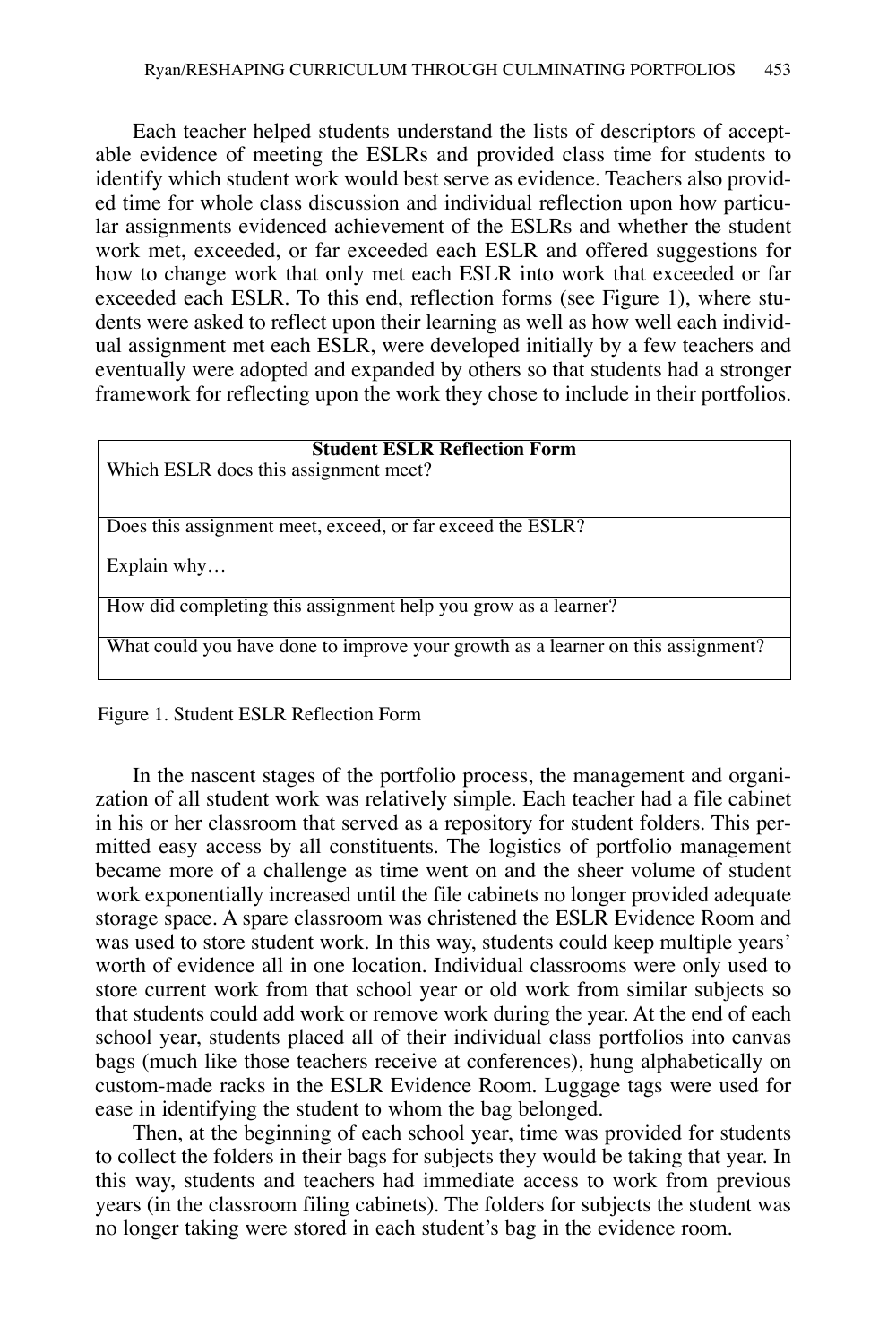As students entered their senior year, they were allowed to check out their bags and take them home in preparation for the final portfolio production and panel presentation. Special sessions were also scheduled for seniors to work with student-selected teacher-mentors in selecting evidence for and organizing their culminating portfolios.

## **THE CULMINATING PORTFOLIO**

The culminating portfolio required students to select the one best piece of work from each ESLR, work that demonstrated significant growth over time, and work that indicated a need for continued growth. This portfolio also included the portfolio stamp checklist(s) which had been stamped by teachers throughout the school year as each student successfully completed each ESLR and ECLR, evidencing the meeting, exceeding, or far exceeding status of each ESLR. Finally, the portfolio included a reflective essay where each student identified areas of strength, areas of significant growth, and targeted areas for continued improvement.

## **CHECKLISTS AND STAMPS**

Early in 1997, the faculty realized that there was a need to provide a central place for students to record which ESLRs they had evidenced and which ones were still works in progress. Checklists were created on which teachers could stamp an indication that the "Evidence [was] Accepted for ESLR  $#$  wing custom-designed stamps for that purpose. In meeting with parents and students to review ESLR portfolio progress, the checklists proved helpful as quick records of student progress rather than reviewing every entry in the portfolio. Both the counseling staff and principal scheduled regular meetings with students and their parents (two times per year) to discuss individual students' checklist progress and to plan necessary remediation.

### **THE PANELS**

Once a senior had put together the culminating portfolio, she was required to prepare for a presentation to a panel of community members. Panels consisted of school faculty and staff, parents, college and university faculty, business and civic leaders, as well as faculty members and parents from local Catholic elementary schools. Each student's presentation could vary in length from 7 minutes to 30 minutes, depending upon the level of academic honors for which the senior was aiming. Students completing the minimum requirement for a diploma, *meets expectations*, participated in panels of 7 to 10 minutes. Seniors who were aiming for graduation with honors, *exceeds expectations*, participated in panels of 15 to 20 minutes, and those aiming for graduation with high honors, *far exceeds expectations*, participated in panels of 25 to 30 minutes. Student presentations consisted of a tour through the portfolio as well as sharing the major themes of their reflective essays. Panelists also asked a series of questions so that students could flesh out reflective statements as necessary.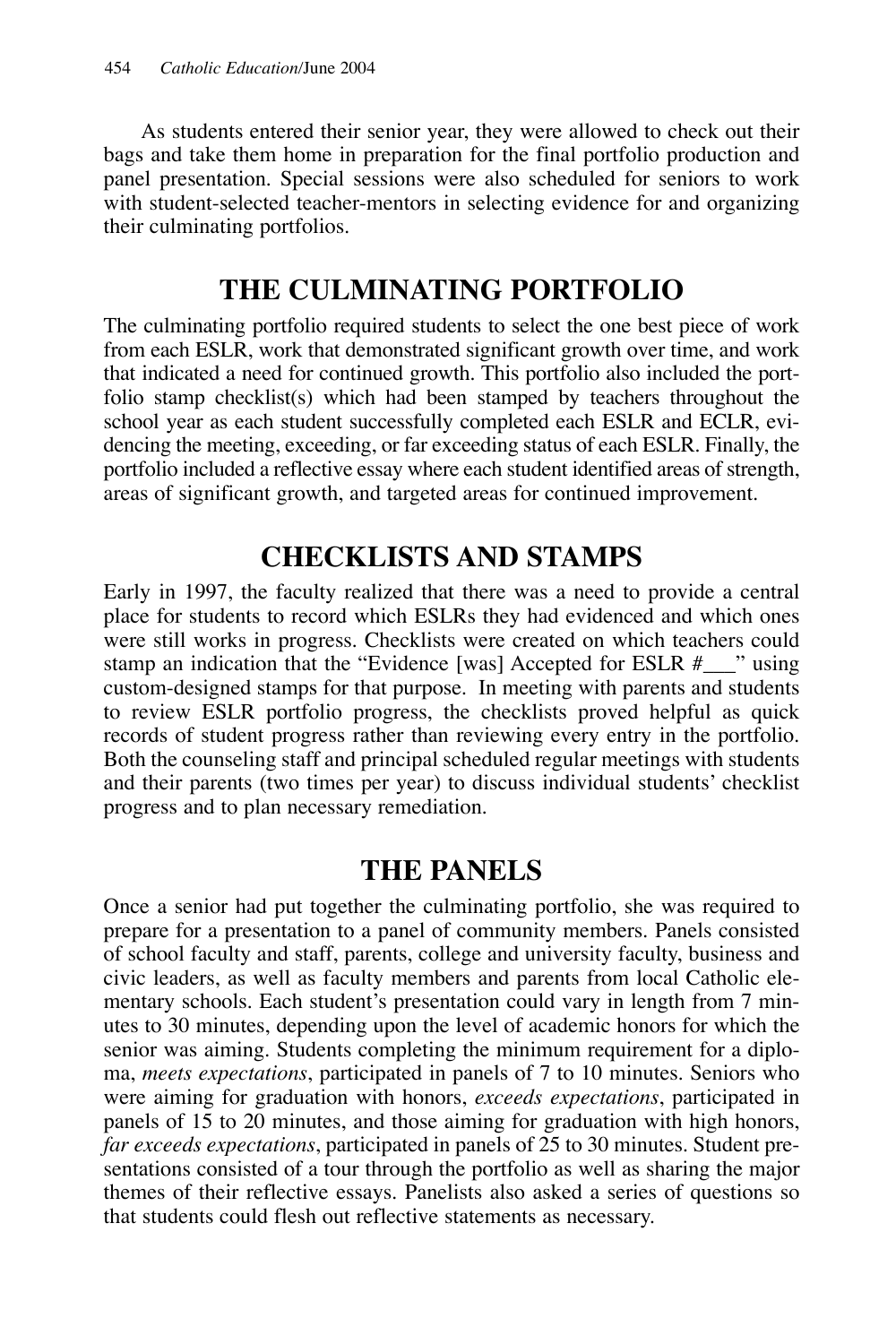## **GRADUATION WITH HONORS AND HIGH HONORS**

Students wishing to graduate with honors and high honors were required to go beyond the minimal meets expectations of the ESLR portfolio. They were required to provide evidence of exceeding and far exceeding the ESLRs. The descriptors defined by the faculty for each ESLR included suggested evidence which would indicate that the student had moved beyond or far beyond the level of minimal competency for each ESLR.

In 1997, it was decided that a point system should be created to award graduation with honors or high honors to students whose minimum academic GPA was 3.0. Students were given one point for each ESLR they had met, two points for each ESLR they had exceeded, and three points for each ESLR they had far exceeded. Receipt of a diploma required a minimum of 14 earned points (one for each met ESLR). Graduation with honors required 21 points, and graduation with high honors required 31 points. The decisions about the number of points earned were made by faculty mentors in each content area who worked with students on selection of evidence. These points were calculated and recorded on the checklists – one for meeting, one for exceeding, and one for far exceeding the ESLRs.

#### **HIGH STAKES**

The graduation requirements at this school were changed in 1997 to include a one-Carnegie-unit course on "ESLR Portfolio and Panel." Students whose portfolios were incomplete (lacking either evidence or the reflection piece), or students whose panel presentation did not meet the minimally acceptable level on the schoolwide rubric for that purpose were allowed to participate in the graduation ceremony, but were required to attend a summer school session to remediate the portfolio or reattempt the panel presentation. Students were not granted diplomas until they had met the 241-credit graduation requirement, which included the one-credit course on the ESLR portfolio and panel.

#### **CONTEXT**

This study was conducted by surveying all of the seniors of the Class of 2002 and all faculty who were on the staff of this school during the 2001-2002 school year, as well as panelists who participated in the 2002 panel process. Surveys were open-ended, asking participants to evaluate the benefits as well as ways to improve the entire ESLR portfolio process. Respondents were asked to be critically evaluative of the process and indicate specific suggestions for improvement. The survey for the panelists included opportunities for respondents to:

- Indicate what benefits they saw for students who had completed the ESLR process.
- Indicate what benefits they saw in the portfolio and panel process and specific skills they thought students had learned or refined in the process.
- Indicate what about the ESLR process they thought might be improved. They were also asked to include any suggestions they might have for how to do this.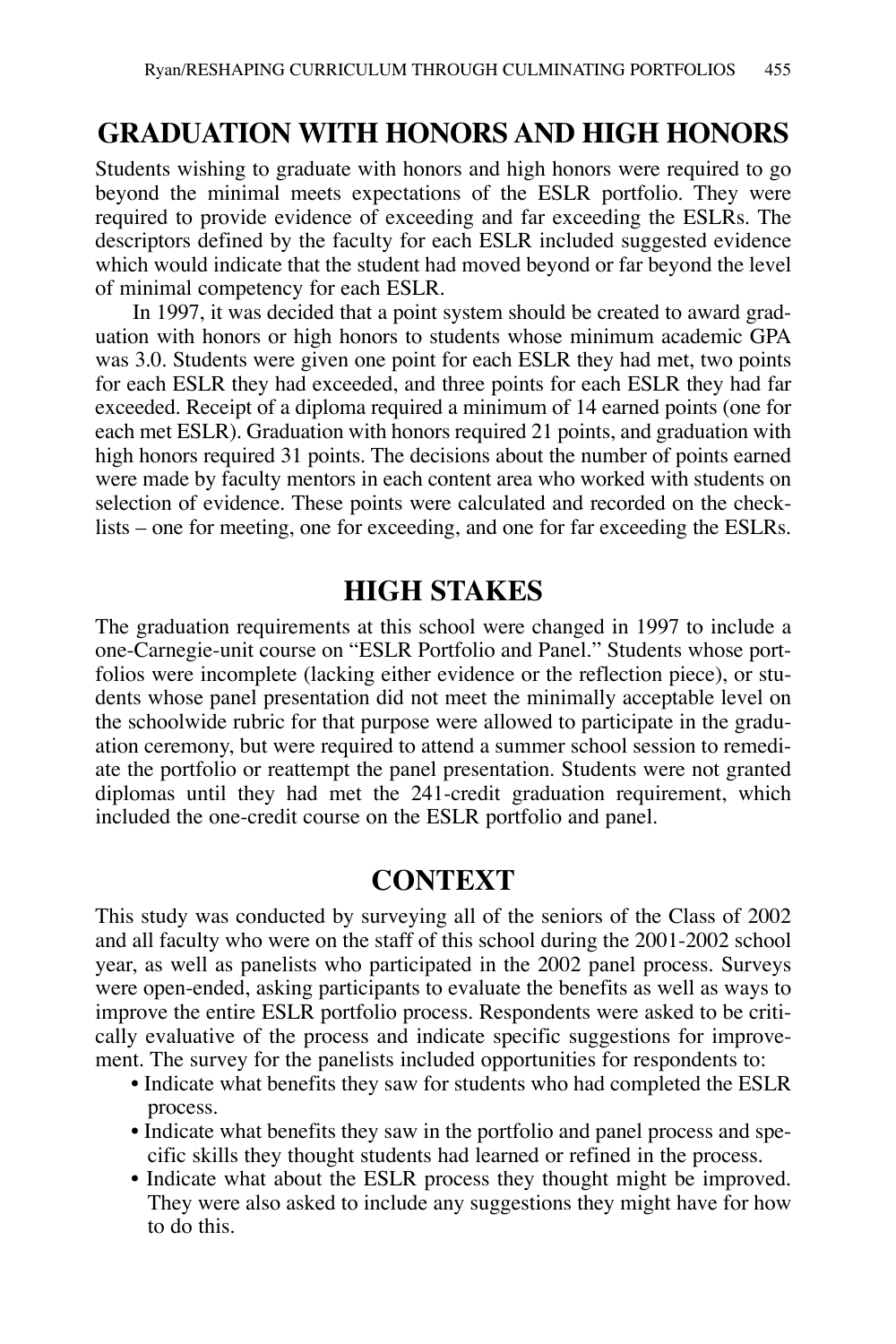- Indicate on a Likert-scale the extent to which they thought the process was worthwhile (5 being *very worthwhile*, 4 being *worthwhile*, 3 being *somewhat worthwhile*, 2 being *not very worthwhile*, and 1 being *not worthwhile at all*).
- Indicate the ways they thought the process needed to be improved.

In addition, the survey for the 12th-grade students included opportunities for respondents to:

- Indicate what benefits they saw in participating in the ESLR process.
- Indicate what skills they had learned or refined during the ESLR process.
- Indicate what advice, if any, they could give to upcoming seniors who would participate in the ESLR process in the future.
- Indicate on a Likert-scale the extent to which they thought the process was worthwhile (5 being *very worthwhile*, 4 being *worthwhile*, 3 being *somewhat worthwhile*, 2 being *not very worthwhile*, and 1 being *not worthwhile at all*).
- Indicate why they thought they had to complete the ESLR process (besides being required to do so).
- Indicate what strategies they thought the school could implement to help students be more successful in the ESLR process in the future (what should be continued, what should be omitted, or what should be added).

One hundred and two students participated in the study, along with 26 faculty members, and 14 other panelists. These numbers represent a return rate of 100% of those surveyed. Follow-up interviews were conducted with all 28 students, 9 faculty members, and 3 other panelists who indicated a willingness to participate in a follow-up interview. The interviews were conducted in the week immediately following the panel presentations. Phone interviews were conducted with panelists from off-campus, whereas faculty, staff, and student-participants were interviewed in person during their preparation or homeroom periods, respectively. The questions asked in follow-up interviews were designed to elicit additional qualitative data, regarding the pros and cons of both the portfolio and panel processes.

## **RESULTS**

Ninety-eight of the 102 students (96%) felt the ESLR process was a good one and should be continued. One hundred percent of the faculty and 100% of the other panelists felt the process was a good one and should be continued. Table 4 summarizes the Likert Scale findings.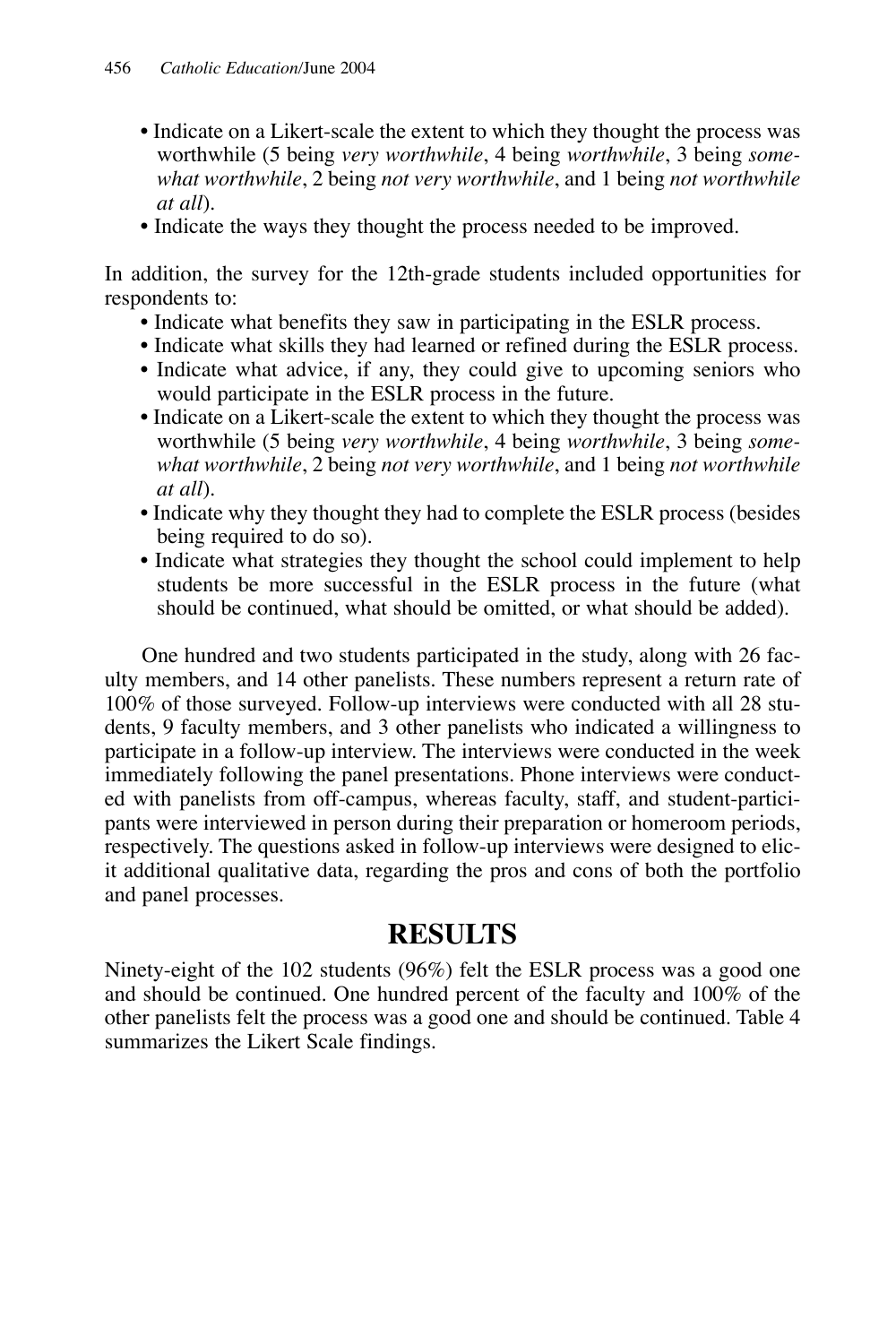$\mathbf{y}$  ( p pp ) and ( p pp ) and ( pp ) and ( pp ) and ( pp ) and ( pp ) and (  $\mathbf{y}$ 

| Type of Portfolio      | Purpose and Intent                                                                                                                                                                                        |
|------------------------|-----------------------------------------------------------------------------------------------------------------------------------------------------------------------------------------------------------|
| Showcase or exhibition | To exhibit student work for an audience (parents, peers,<br>community, etc.); students share with others the learning<br>they have experienced                                                            |
| Process or progress    | To focus on a particular skill or time period; students show<br>their growth and skill development over time                                                                                              |
| Special project        | To gather and display work relating to a particular class or<br>school project; (e.g., a research paper with a student's<br>reflection); students create this in lieu of a traditional<br>essay or poster |

According to the students, some benefits they gained by participating in the process included:

- Goal-setting, both short and long-term
- Developing organizational skills and long-range planning
- Following directions
- Avoiding procrastination
- Gaining a sense of self-improvement and accomplishment
- Practicing interview skills

Representative quotes from student surveys and follow-up interviews included the following:

- "It helped me see how much I had learned and accomplished over the 4 years of high school. I was amazed."
- "I learned about setting goals and planning to meet those goals. I learned how to organize my time and my materials to be better prepared. I also learned to prioritize things in my life and budget my time and deal with stress<sup>"</sup>
- "It made me see that I can accomplish anything. This was a difficult process and if I could do this, I can do anything."
- "Being prepared and self-confident are important in interviews and the best way to be prepared is to know what is expected of you and PRAC-TICE."
- "Procrastination will kill you. I have to 'keep the end in mind' and work backwards from that, planning out what I will do to accomplish that end result."
- "I felt like I had to take responsibility for my learning. It was not the teacher's job to give me work and mine just to do it. It was my job to prove to myself and others that I had learned something and to produce evidence of that learning."
- "Comparing my work over time helped me see how much I had grown and how much I really have been taught by the teachers here."
- "The portfolio process allowed me to constantly reflect upon my learning – to consider how I was learning and where I was struggling. It gave me the chance to know my strengths and weaknesses so I could share those with teachers so they could help me more."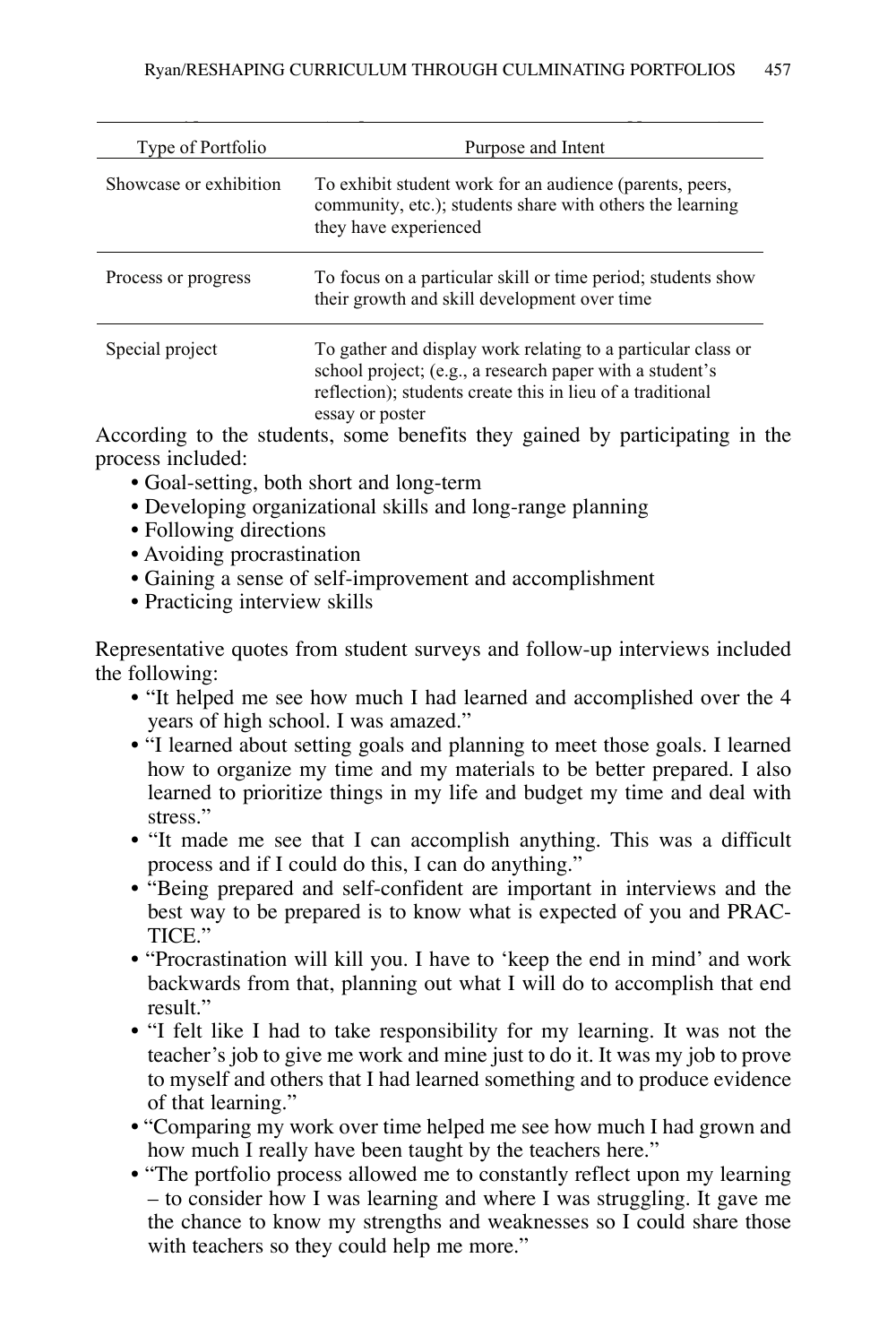The few students who felt the process was not worthwhile stated that it was too much work and that they saw no benefits for themselves. In follow-up interviews, 2 of the 4 students stated that they felt the process was "not like anything (their) friends in other schools were doing" and that "the faculty was just trying to make it harder to graduate."

The following specific suggestions for improving the process were made by seniors:

- "We just needed a little more time."
- "Try to have practice ESLR panels during school and get more teachers to help during class."
- "Have one-on-one meetings between students and teachers so that students can better understand the evidence that needs to be stamped."
- "Maybe not having such a huge group of teachers at stamping sessions, maybe just one or two."
- "I think it's a good idea to let juniors be part of the panels to get an idea of what to do when it's their turn."
- "Teachers should only assign things that specifically meet ESLRs."
- "You should have a week at the end of each school year in which students choose work from specific grades to meet certain ESLRs; that way students do not have to organize and sort out things at the end of their senior year because seniors have college and graduation to deal with."
- "I think all the evidence should be put on disks. It will be less stressful and easier to access."
- "Teachers should stamp homework and classwork with ESLR stamps instead of 'Good Job' stamps."

Faculty members were overwhelmingly positive regarding the process. The researcher, based on statements made in the surveys and follow-up interviews, identified five themes that emerged from these data. First, the process gave students a great sense of accomplishment and validated their efforts over time. Second, the process taught skills of organization, time management, stress management, goal setting, and oral speaking. Third, students had meaningful opportunities to reflect upon the learning process and their own areas of strength and weakness. Fourth, the process empowered students with the sense that learning was their responsibility and that teachers were facilitators of learning rather than the people primarily responsible for sharing information. (Each person interviewed emphatically stressed this last point.) The portfolio process helped students take ownership of both their work and their grades. Respondents reported that there was a paradigm shift away from teacher-as-knower toward student-aslearner with increased student responsibility for owning the learning process and being an active participant in that process.

Follow-up interviews also revealed the fifth and final theme – that of curricular change. Students and teachers reported that teachers created classrooms which were clearly focused around the accomplishment of ESLRs. Class objectives were inextricably linked to the ESLRs and production of evidence that would demonstrate successful accomplishment of the ESLRs. One teacher may have summed it up best when she said: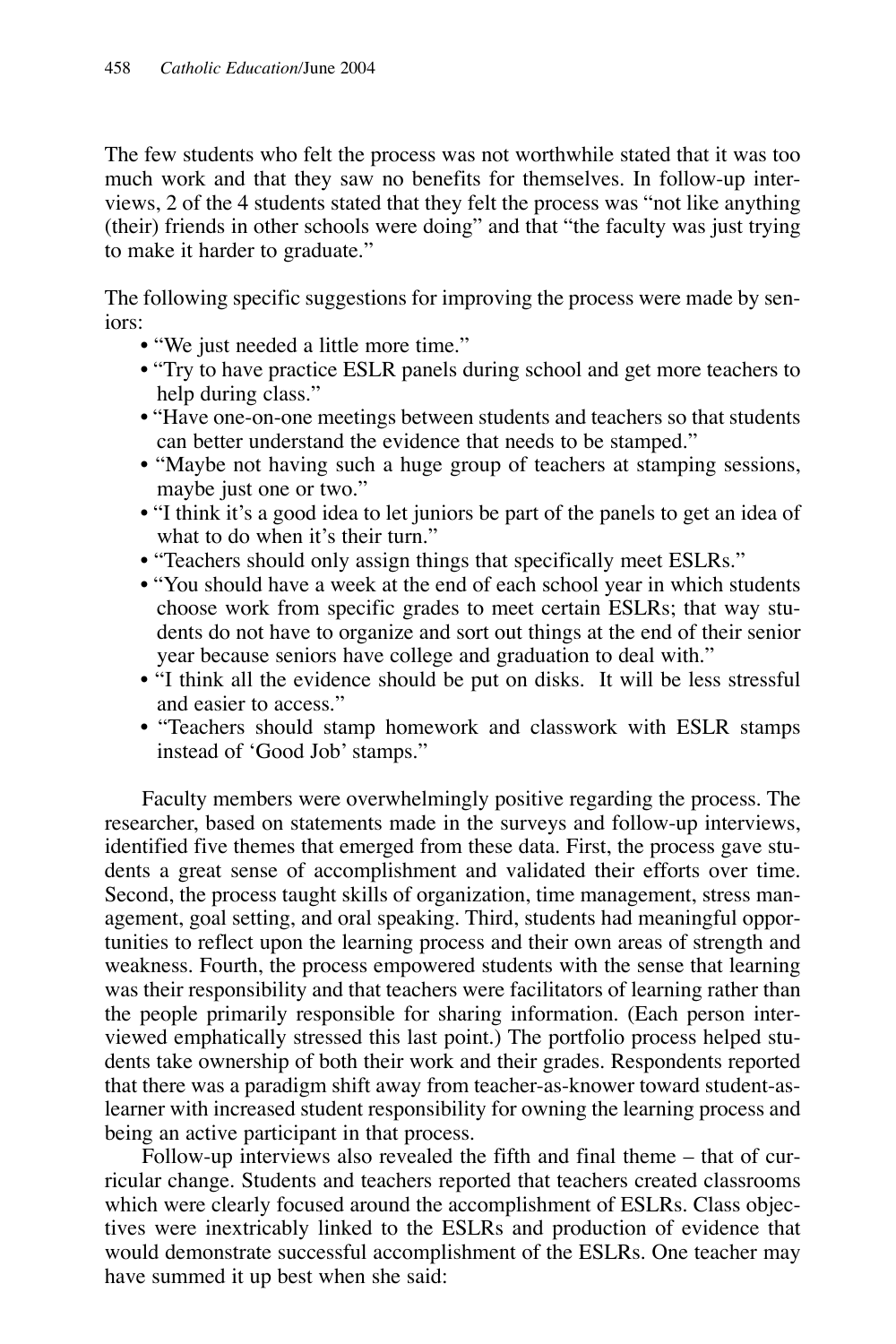This has forced me to collaborate with others on what we were teaching. We had to agree upon the key content of the courses, the assignments we would give, how we graded those assignments, and how we helped students be successful on those assignments.

Faculty noted that this "was a lot of work" and that "the time spent developing the ESLRs, writing the descriptors, and revamping the course syllabi was very demanding." The self-described "most outspoken opponent of the process" in the early years, concluded that "we were forced to rewrite our courses and our tests and assignments" and "though at first it seemed like a waste of time, seeing these students take such responsibility for their learning and seeing how closely matched our courses are makes things seem fairer for the students." The following specific suggestions for improvement were made by the faculty for improving the process:

- "Specify how long the student presentation should be, i.e., 10 minutes for presentation and 10 minutes for questions. We tended to fill up the students' time by asking questions when their presentations were short."
- "The students need to go into more detail about their work."
- "Interview coaching with students would help them better succeed in the presentational (sic) aspect.
- "A 5-minute break in between each presentation before the next one begins so that the panel members can confer about each presenter and complete each rubric before the next presenter enters the room."
- "Information for panelists should have been given out at least 1 day in advance."
- "Some students seemed confused about what was expected."
- "Students who 'meet' need to present for a longer period of time."

#### **CONCLUSIONS**

The portfolio process used by this school appears to have been successful at: (1) helping students reflect upon their learning; (2) recognizing their accomplishments and growth over time; (3) developing personal responsibility for their learning; and 4) developing organization and time management skills.

The process also appears to have helped teachers: (1) focus curricular decisions around schoolwide learning expectations; (2) change their understanding of the role of teachers to that of helping students become more active participants in their own learning by producing and evaluating whether or not they have met those expectations; and (3) align their curricular decisions so that there was agreement about what to teach, how to assess student learning, and share strategies about how to best teach key concepts.

This study sought findings for a single school participating in a comprehensive portfolio process. More research needs to be done with a larger sample of diverse school populations to see if similar results will be obtained. The research showed that the small size of the school studied, in part, made this kind of paradigm shift possible; the school administrators commented in interviews that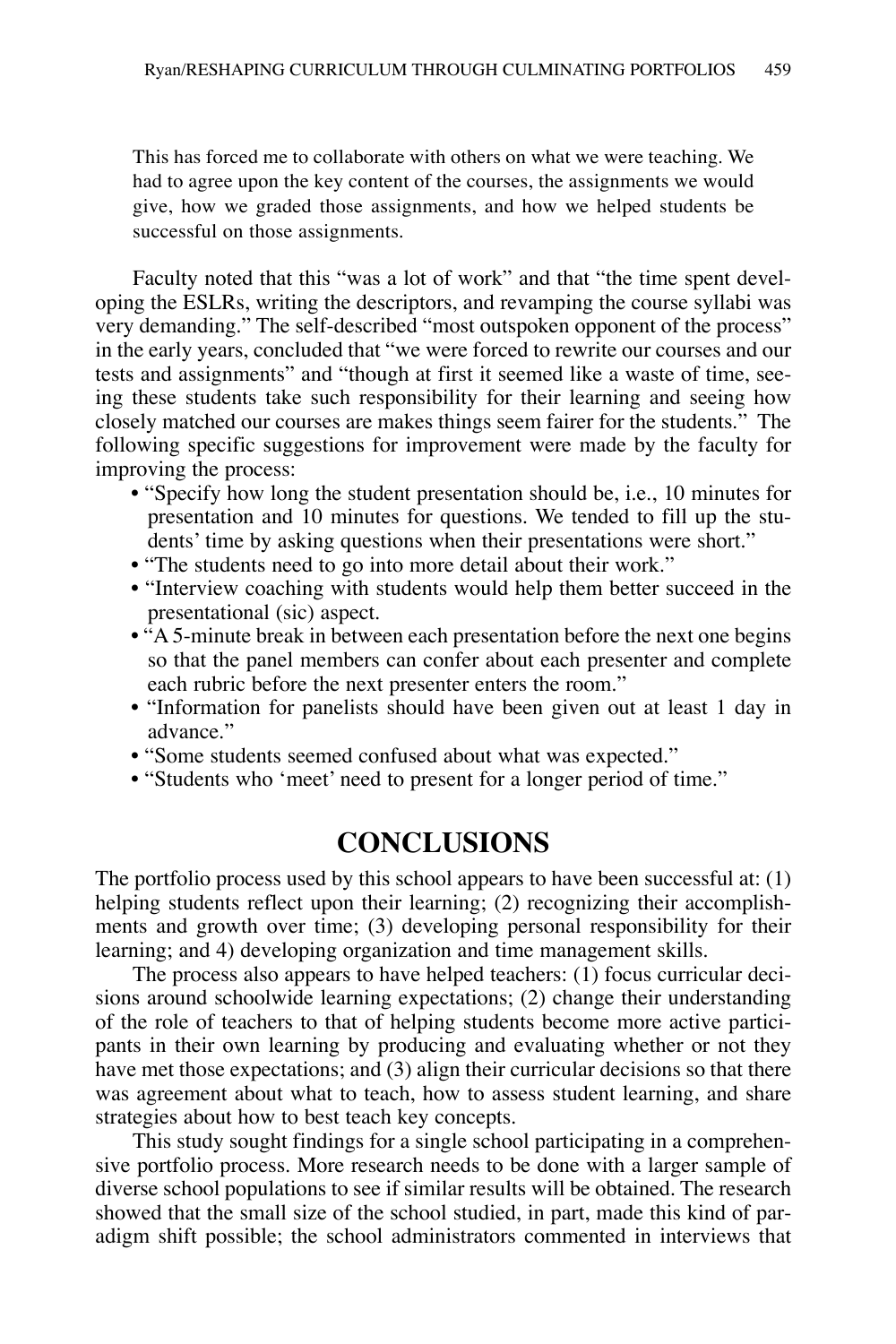having a small student population and correspondingly small faculty made the process of effecting change more manageable. The school also invested significant money in providing time for teachers to participate in this reform process – paying for multi-day retreats off campus and stipends for faculty participation in various professional development opportunities. Finally, the school leadership had a very clear vision of curricular reform centered around the development of the ESLRs and a process by which students would develop the portfolios to evidence their achievement of the ESLRs.

This study reveals the powerful potential of the portfolio process as a valuable tool for schoolwide reform on a much larger scale. This study also reveals the benefits of participating in a process that requires students to manage their own learning by collecting data about their own progress toward graduation. The process of continually assessing, reassessing, and reflecting upon that progress, culminating in a presentation of their findings to a representative body of their community makes students feel vested and empowered in their own learning process. This study, with its focus on one school, demonstrates how all members of school communities participating in a culminating portfolio process could benefit, most especially the students, themselves.

Challenges to implementation of schoolwide portfolio programs are one major area of further study, specifically examining if and how the model described herein can be replicated in schools with larger and more diverse student populations. With regional accrediting agencies moving toward a "focus on learning" approach to school assessment, it is incumbent upon researchers to continue to analyze this paradigm shift and its powerful impact on student achievement.

#### **REFERENCES**

- Anderson, J. O., & Bachor, D. G. (1998). A Canadian perspective on portfolio use in student assessment. *Assessment in Education: Principles, Policy & Practice, 5*(3), 353-379.
- Barton, J., & Collins, A. (1997). *Portfolio assessment: A handbook for educators*. Menlo Park, CA: Innovative Learning Publications.
- Benson, B., & Barnett, S. (1999). *Student-led conferencing using showcase portfolios*. Thousand Oaks, CA: Corwin Press.
- Birrell, J. R., & Ross, S. K. (1996, Summer). Standardized testing and portfolio assessment: Rethinking the debate. *Reading Research and Instruction, 35*, 285-297.
- Campbell, D. M., Cignetti, P. B., Melenyzer, B. J., Nettles, D. H., & Wyman, R. M. W., Jr. (1997). *How to develop a professional portfolio: A manual for teachers*. Boston: Allyn and Bacon.
- Collins, A. (1991). Portfolios for biology teacher assessment. *Journal of Personnel Evaluation in Education, 5*, 147-167.
- Coppola, N. W. (1999). Setting the discourse community: Tasks and assessment for the new technical communication service course. *Technical Communication Quarterly, 8*(3), 249- 268.
- Danielson, C., & Abrutyn, L. (1997). *An introduction to using portfolios in the classroom*. Alexandria, VA: Association for Supervision and Curriculum Development.
- Dutt-Doner, K., & Gilman, D. A. (1998). Students react to portfolio assessment. *Contemporary Education, 69*(3), 159-165.
- Lambdin, D., & Walker, V. (1994). Planning for classroom portfolio assessment. *Arithmetic*